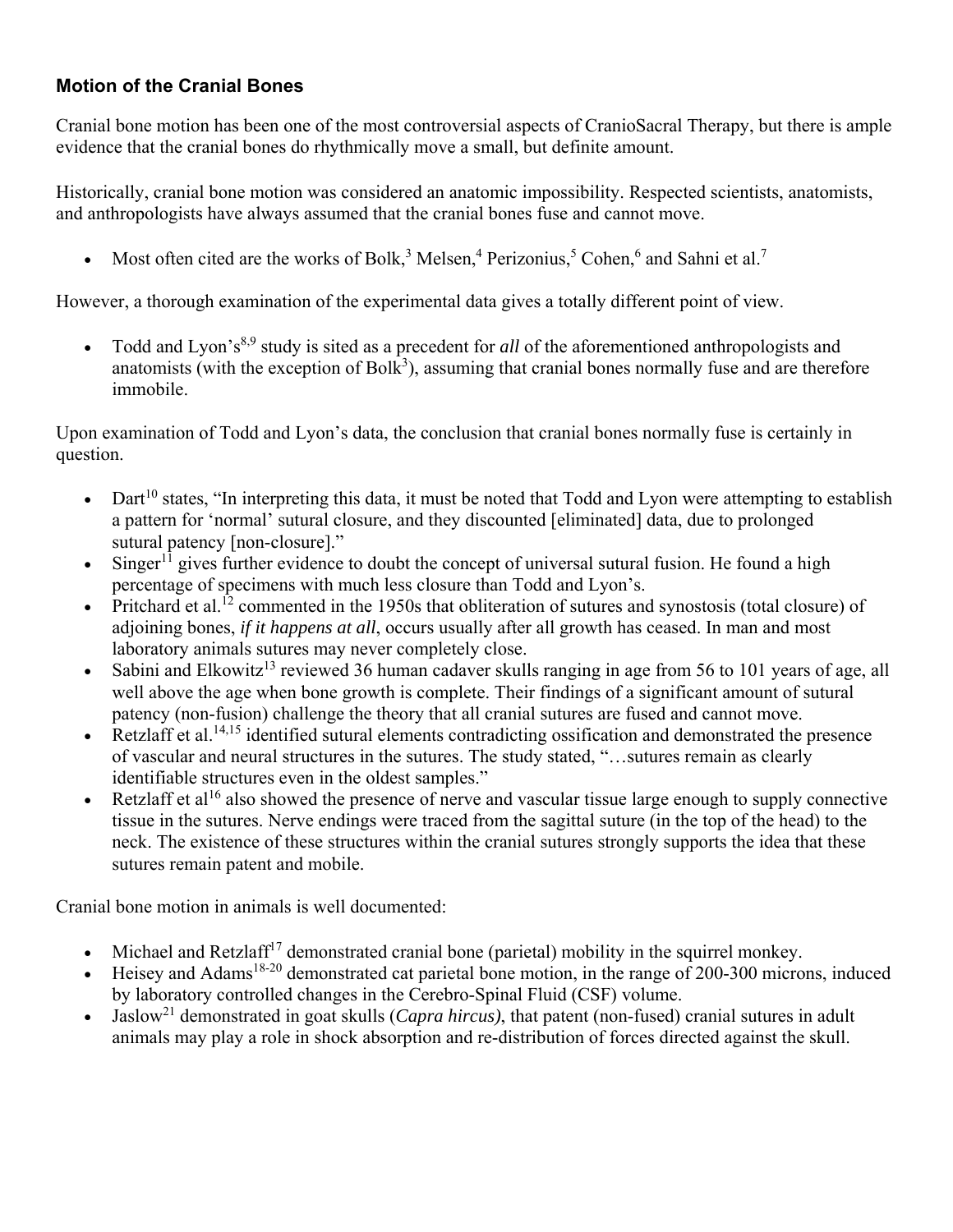Cranial bone motion in humans is also well documented:

- Frymann<sup>22</sup> developed a non-invasive apparatus for mechanically measuring the changes in cranial diameter. On the basis of her extensive recordings, she was able to conclude that a rhythmic pattern of cranial bone mobility exists and occurs at a rate that is different than that of thoracic respiration. This work was later cited by NASA scientists.
- $\bullet$  Heifetz and Weiss,<sup>23</sup> using a strain gauge device, demonstrated cranial vault (bones of the top of the head) expansion associated with a rise in intracranial pressure (ICP) in two comatose patients.
- Oleski and Smith<sup>24</sup> measured pre- and post-treatment changes in cranial bone position utilizing x-ray technology. The percentage of subjects with identifiable changes are:
- $\cdot$  66.6% with the mastoid process
- 91.6 % for the atlas, sphenoid and temporal bones.

There are plans to expand this research utilizing a larger number of subjects.

## **Russian Space Research**

Assessment of cranial bone motion carried out by the Russian cosmonaut programs used various types of radiographic (x-ray) and ultrasound equipment.

• Moskalenko<sup>25,26</sup> first published research on cats in space that described wave phenomenon similar to earlier discussions of "third order waves" (a third motion present in the body distinct from respiration and heart beat) in glial cells.

After being introduced to OCF, Moskalenko and associates carried out several studies which illustrated cranial bone motion:

- Moskalenko<sup>27</sup> demonstrated, via NMR tomograms, cranial bone motion between 380 microns to 1 mm, and cranial cavity volume increases by 12-15 mL, with a rhythmicity of 6-14 cycles per minute.
- Moskalenko<sup>28</sup> used Bioimpedence measurements and Transcranial Ultrasound Doppler Echography to show slow oscillations (back and forth motion) of the cranial bones at 5-12 cycles per minute. Moskalenko demonstrated that these oscillations, "…were of intracranial origin and were related to the mechanisms of regulation of the blood supply to and oxygen consumption by cerebral tissue, as well as with the dynamics of CSF circulation."

Together, Moskalenko and Frymann<sup>29</sup> carried this work toward the formulation of a theory that explains the physiology of the PRM.

### **US Space Research**

In the mid-1990s NASA carried out research and developed an ultrasound device using pulse-phase locked loop (PPLL) technology with sensitivity to 0.1 µm, to more precisely assess intracranial anatomy and physiology.30-  $\tilde{34}$ 

Ballard, et al.<sup>31</sup> carried out a study on two fresh cadavers. Saline was manually pumped into the internal spaces of the brain (ventricles) at a rate of one cycle per second, increasing the Intra-Cranial Pressure (ICP) by 15 mm Hg, and expanding the skull 0.929 mm. These findings were interpreted by the authors as similar to those found by Heisey and Adams,<sup>18</sup> Hiefetz and Weiss,<sup>23</sup> and Frymann.<sup>22</sup>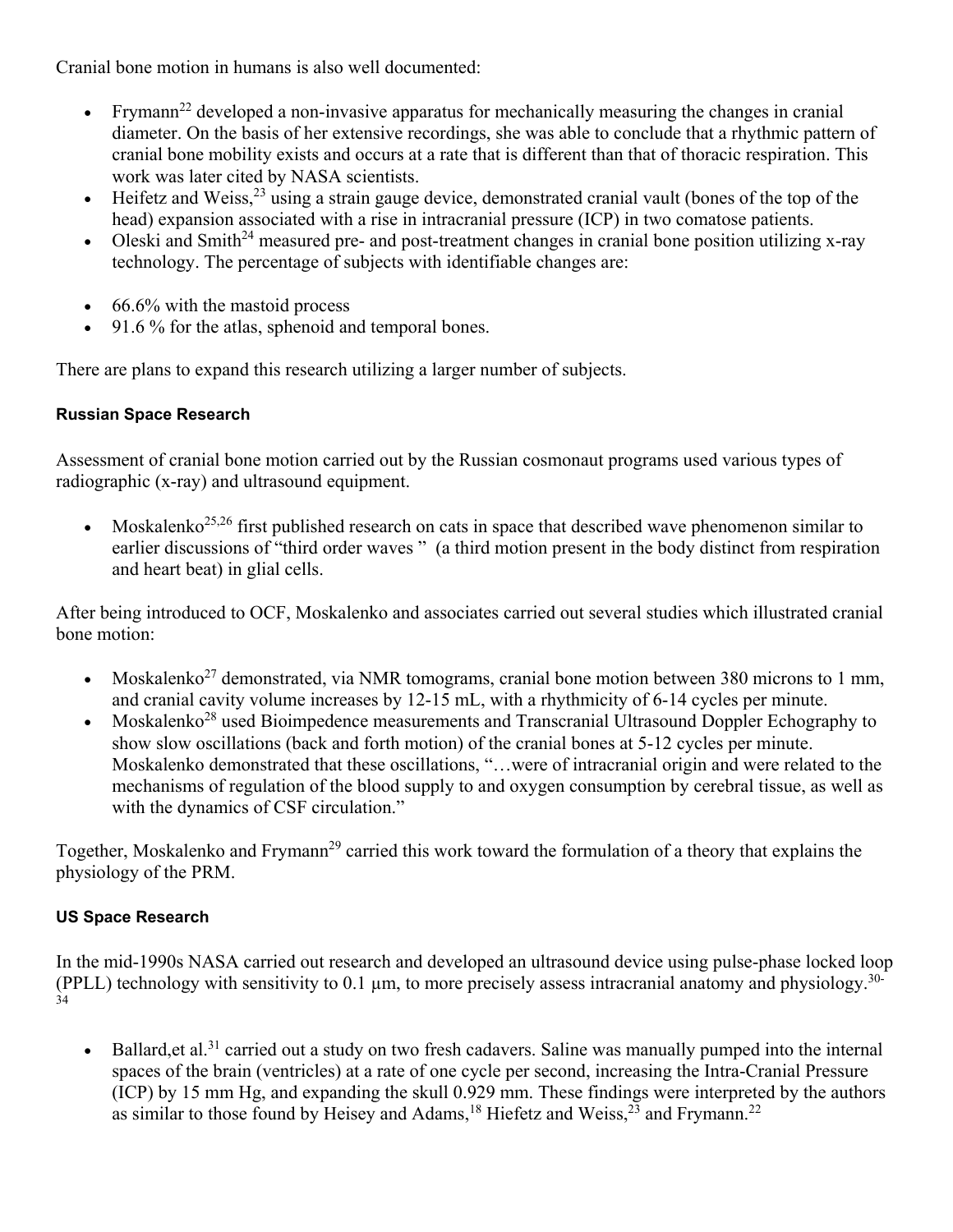Ueno, et al.<sup>32</sup> utilized the PPLL device to demonstrate that "when intracranial pressure increases, arterial pulsation produces a higher amplitude ICP pulsation [stronger]. Increased amplitude of ICP pulsations will be manifested by larger fluctuations in distance across the skull."

In their summary, the NASA research team stated, "Although the skull is often assumed to be a rigid container with a constant volume, many researchers have demonstrated that the skull moves on the order of a few µm in association with changes in intracranial pressure." 33,34

### **Osteopathic Research on Cranial bone Motion**

When palpatory assessment of cranial bone motion is compared with simultaneous Laser Doppler Flowmetry technology, striking correlations have been found.

- Nelson, Sergueef and Glonek<sup>35-38</sup> report that Traube-Hering and Meyer oscillations can now be assessed. They describe oscillations which occur about 4 to 6 cycles per minute. These oscillations occur at the same time the osteopathic physician reports a certain phase of the cranial bone motion.
- Traube-Hering and Meyer Oscillations are rhythmical variations in blood pressure, usually extending over several respiratory cycles, with a frequency varying from 6 to 10 cycles a minute, related to variations in vasomotor tone. The phenomenon was discovered by Traube in 1865 and confirmed by Hering in 1869. In 1876 Siegmund Mayer observed similar oscillations.

Instrument recordings of physiologic activity which correspond to clinical palpatory experience provide strong support for the concept of cranial bone motion and the PRM in general. This line of research is continuing.

#### **Summary**

Substantial support for life-long sutural patency and mobility of cranial sutures in healthy human beings is well established within the scientific and medical literature. Cranial bones can move small amounts, and do possess inherent rhythmic motion.

### **References**

- 1. Ferre JC, Barbin JY. The osteopathic cranial concept: Fact or fiction. Surg Radiol Anat. 1991;13:165- 170.
- 2. Hartman SE, Norton JM. Interexaminer reliability and cranial osteopathy. Sci Rev Altern Med. 2002;6:23-34.
- 3. Bolk L. On the premature obliteration of sutures in the human skull. Am J Anat. 1915;17:495-523.
- 4. Melsen B. Time and mode of closure of the spheno-occipital synchondrosis determined on human autopsy material. Acta Anat. 1972;83:112-118.
- 5. Perizonius WRK. Closing and non-closing sutures in 256 crania of known age and sex from Amsterdam (A.D. 1883-1909). J Hum Evol. 1984; 13:201 -216.
- 6. Cohen Jr MM. Sutural biology and the correlates of craniosynostosis. Am J Med Genet. 1993;47:581- 616.
- 7. Sahni D, Jit I, Neelam, Suri S. Time of fusion of the basisphenoid with the basilar part of the occipital bone in northwest Indian subjects. Forensic Sci Int. 1998;98:41-45.
- 8. Todd TW, Lyon DW. Endocranial suture closure, its progress and age relationship. I. Adult males of white stock. Am J Phys Anthrop. 1924;7:325-384. II. Am J Phys Anthrop 1925;8:23-45.
- 9. Todd TW, Lyon DW. Endocranial suture closure, its progress and age relationship. III Endocranial closure in adult males of negro stock. Am J Phys Anthrop 1925;8:47-71. IV Am J Phys Anthrop. 1925;8:149-68.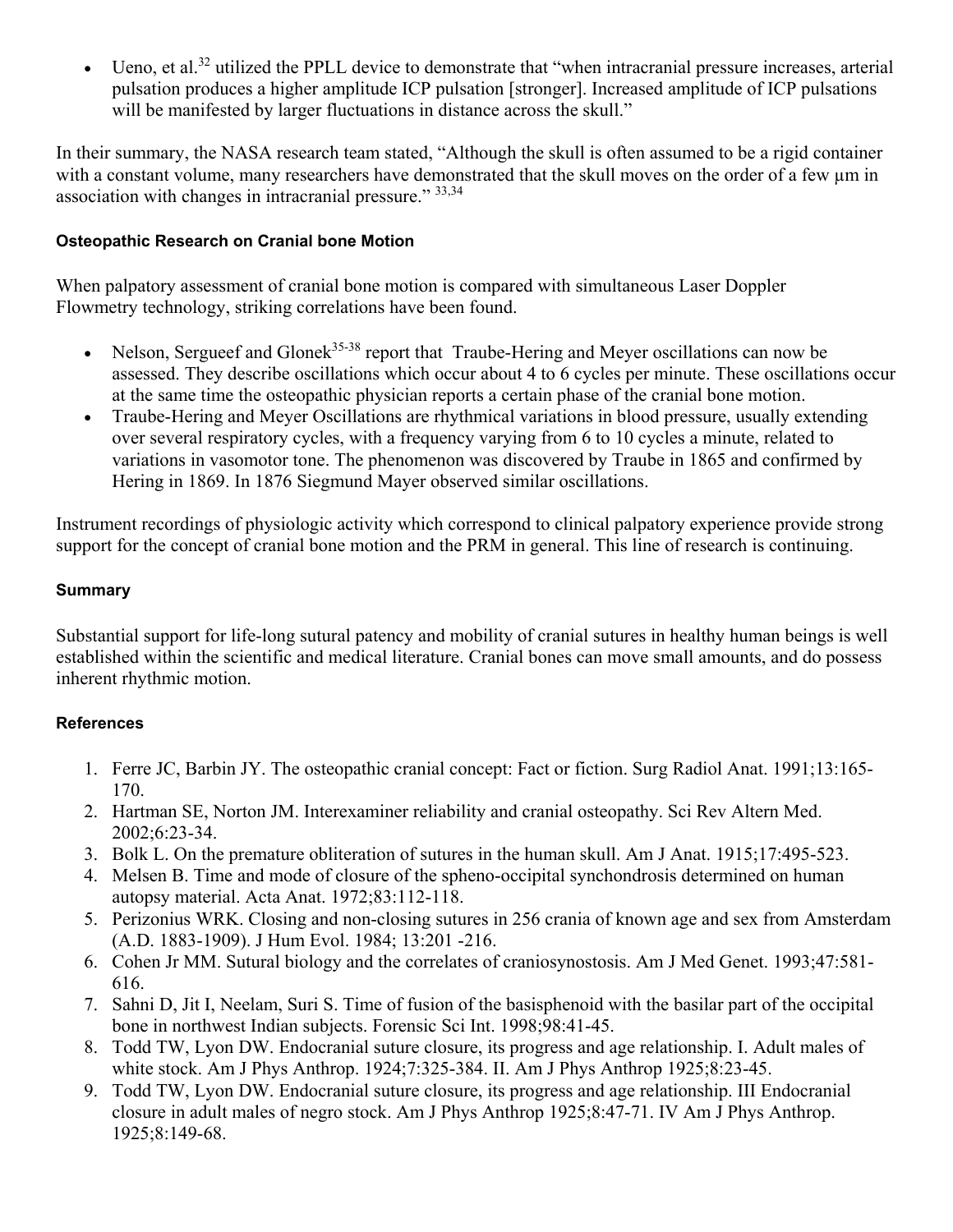- 10. Dart P. An overview of research supporting the fundamental concepts of osteopathy in the cranial field. Unpublished manuscript.
- 11. Singer R. Estimation of age from cranial suture closure: Report on its unreliability. J Forensic Med. 1953;1:52-59.
- 12. Pritchard JJ, Scott JH, Girgis FG. The structure and development of cranial and facial sutures. J Anat. 1956;90:73-86.
- 13. Sabini RC, Elkowitz DE. Significant differences in patency among cranial sutures. J Am Osteopath Assoc. 2006;106:600-604.
- 14. Retzlaff EW, Upledger JE, Mitchell FL Jr, Walsh J. Aging of cranial sutures in humans. Anat Rec 1979;193:663 (abst).
- 15. Retzlaff EW, Mitchell FL Jr, Upledger JE, et al. Neurovascular mechanisms in cranial sutures. J Am Osteopath Assoc. 1980; 80:218-219 (abst).
- 16. Retzlaff EW, Jones L, Mitchell FL Jr, et al. Possible autonomic innervation of cranial sutures of primates and other animals. Brain Res 1973;58:470-477 (abst).
- 17. Michael DK, Retzlaff EW. A preliminary study of cranial bone movement in the squirrel monkey. J Am Osteopath Assoc. 1975;74:866-869.
- 18. Heisey SR, Adams T. Role of cranial bone mobility in cranial compliance. Neurosurgery. 1993;33(5):869-876.
- 19. Heisey SR, Adams T. A two compartment model for cranial compliance. J Am Osteopath Assoc. 1995;95:547.
- 20. Adams T, Heisey RS, Smith MC, Briner BJ. Parietal bone mobility in the anesthetized cat. J Am Osteopath Assoc. 1992;92(5):599-622.
- 21. Jaslow CR. Mechanical properties of cranial sutures. J Biomechanics. 1990;23(4):313-321.
- 22. Frymann VM. A study of the rhythmic motions of the living cranium. J Am Osteopath Assoc. 1971;70:1-18.
- 23. Heifitz MD, Weiss M. Detection of skull expansion with increased intracranial pressure. J Neurosurg. 1981;55:811-812.
- 24. Oleski SL, Smith GH, Crow WT. Radiographic evidence of cranial bone mobility. J Craniomandib Pract. 2002;20(1):34-38.
- 25. Moskalenko YE, Cooper H, Crow H, Walter WG. Variation in blood volume and oxygen availability in the human brain. Nature. 1964;202(4926):59-161.
- 26. Moskalenko YE, Weinstein GB, Demchenko IT, et al. Biophysical aspects of cerebral circulation. Oxford: Pergamon Press; 1980.
- 27. Moskalenko YE, Kravchenko TI, Gaidar BV, et al. Periodic mobility of cranial bones in humans. Human Physiology. 1999;25(1):51-58.
- 28. Moskalenko YE, Frymann VM, Weinstein GB, et al. Slow rhythmic oscillations within the human cranium: phenomenology, origin, and informational significance. Human Physiology. 2001;27(2):171- 178.
- 29. Moskalenko YE, Frymann VM, Kravchenko T. A modern conceptualization of the functioning of the primary respiratory mechanism. In King HH. (Ed) Proceedings of international research conference: Osteopathy in Pediatrics at the Osteopathic Center for Children in San Diego, CA 2002. American Academy of Osteopathy, Indianapolis, IN, 2005;12-31.
- 30. Hargens AR. Noninvasive intracranial pressure (ICP) measurement. 1999 Space Physiology Laboratory. http://spacephysiology.arc.nasa.gov/projects/icp.html
- 31. Ballard RE, Wilson M, Hargens AR, et al. Noninvasive measurement of intracranial volume and pressure using ultrasound. American Institute of Aeronautics and Astronautics Life Sciences and Space Medicine Conference. Book of Abstracts, pp. 76-77, Houston, TX, 3-6 March 1996.
- 32. Ueno T, Ballard RE, Cantrell JH, et al. Noninvasive estimation of pulsatile intracranial pressure using ultrasound. NASA Technical Memorandum 112195. 1996.
- 33. Ueno T, Ballard RE, Shuer LM, Yost WT, Cantrell, Hargens AR. Noninvasive measurement of pulsatile intracranial pressure using ultrasound. Acta Neurochir. 1998;[Suppl]71:66-69.